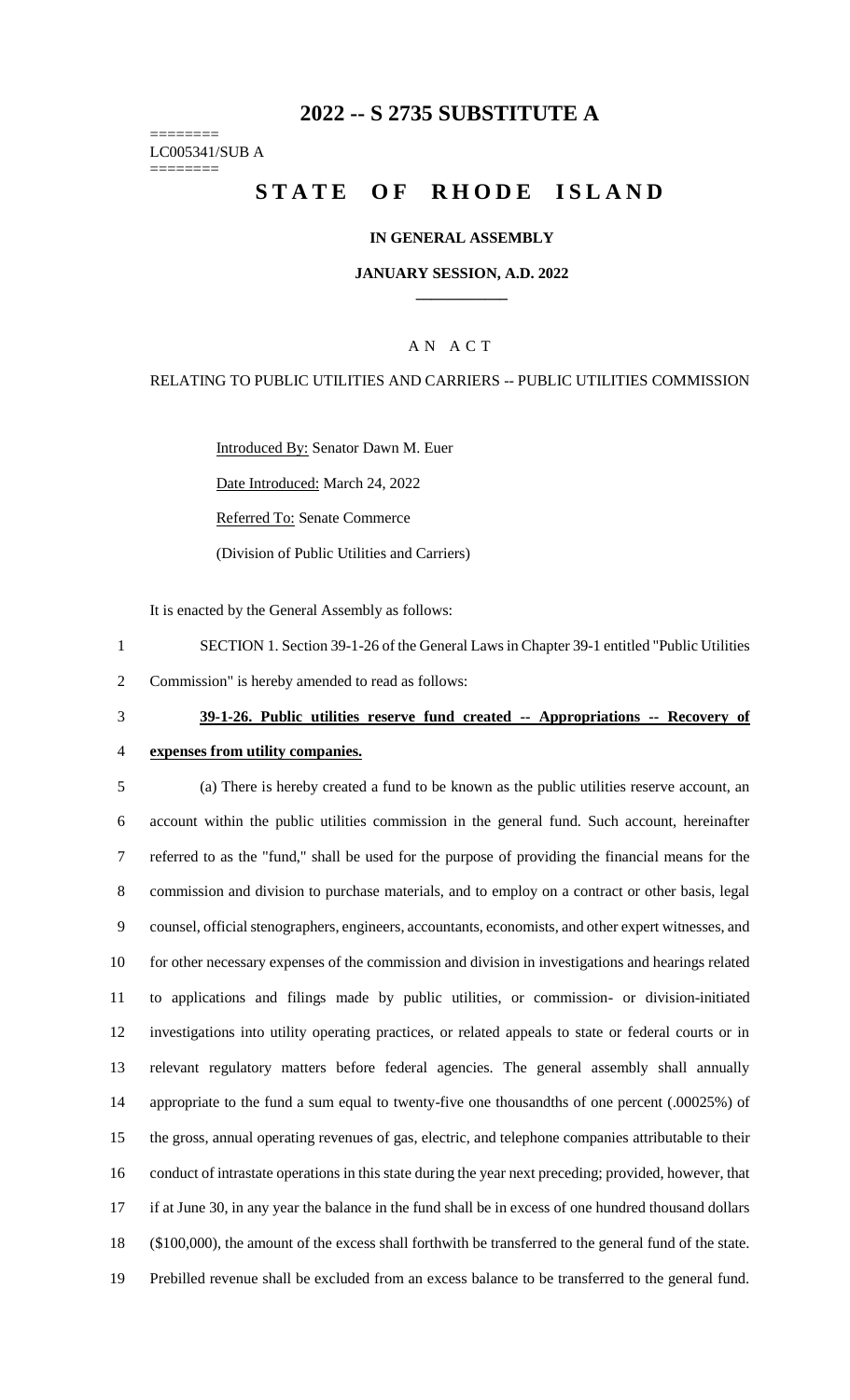The state controller is authorized and directed to draw his or her orders upon the general treasurer for the payment from the fund of such sums as may be required from time to time upon receipt by him or her of proper vouchers approved by the administrator.

 (b) The public utility making an application or filing to the commission or division, or subject to a commission- or division-initiated investigation, or any public utility distributing electricity or gas whose retail rates would be affected by a proceeding before an agency of the federal government or a federal court, shall be charged with and shall pay a portion of the expenses reasonably so incurred by the commission and by the division for the purchase of materials and for the employment of legal counsel, official stenographers, engineers, accountants, and expert witnesses, and for travel and other necessary expenses as are reasonably attributable to the investigation or the hearing of the proposal by the commission and the division, or to the administrator's representation of the state before federal or state courts or an agency of the federal government. The administrator or the commission chairperson, as appropriate, shall ascertain the expenses and shall determine the amount to be paid by the public utility company or companies, and bills shall be rendered therefor either at the conclusion of the investigation or hearing, or from time to time during its progress, and the amount of each bill so rendered shall be paid by the public utility to the administrator or the commission, as appropriate, within thirty (30) days from the date of its rendition unless, within the thirty-day (30) time period, the public utility so billed shall request an opportunity to be heard by the commission as to the amount thereof. The commission shall comply with any such request. Any amount of the bill not paid within thirty (30) days from the date of service of the determination upon the hearing, or, if none shall be requested, within thirty (30) days from the date of rendition of the bill, shall draw interest at the rate of twelve percent (12%) per annum. At the discretion of the administrator, or the commission chairperson, as appropriate, utility companies may be prebilled for contractual services utilized by the commission or division. Any revenue received from public utilities not expended upon the completion of the case will be promptly reimbursed to the utility company. The total amount that may be charged to any public utility under authority of this section for proceedings before the commission or division or in related appeals before state or federal courts in any calendar year shall not exceed seven hundred and fifty 29 thousand dollars (\$750,000), provided, however, that any for utilities with gross intrastate operating revenues exceeding four hundred million dollars (\$400,000,000) in any calendar year, 31 the total amount charged shall be the greater of seven hundred fifty thousand dollars (\$750,000) or fifteen hundredths of a percent (0.15%) of the annual gross intrastate operating revenue, indirect cost recovery obligations pursuant to § 35-4-27 shall constitute a separate and additional assessment 34 to public utilities to be added to the foregoing expense assessment limits; in addition, the total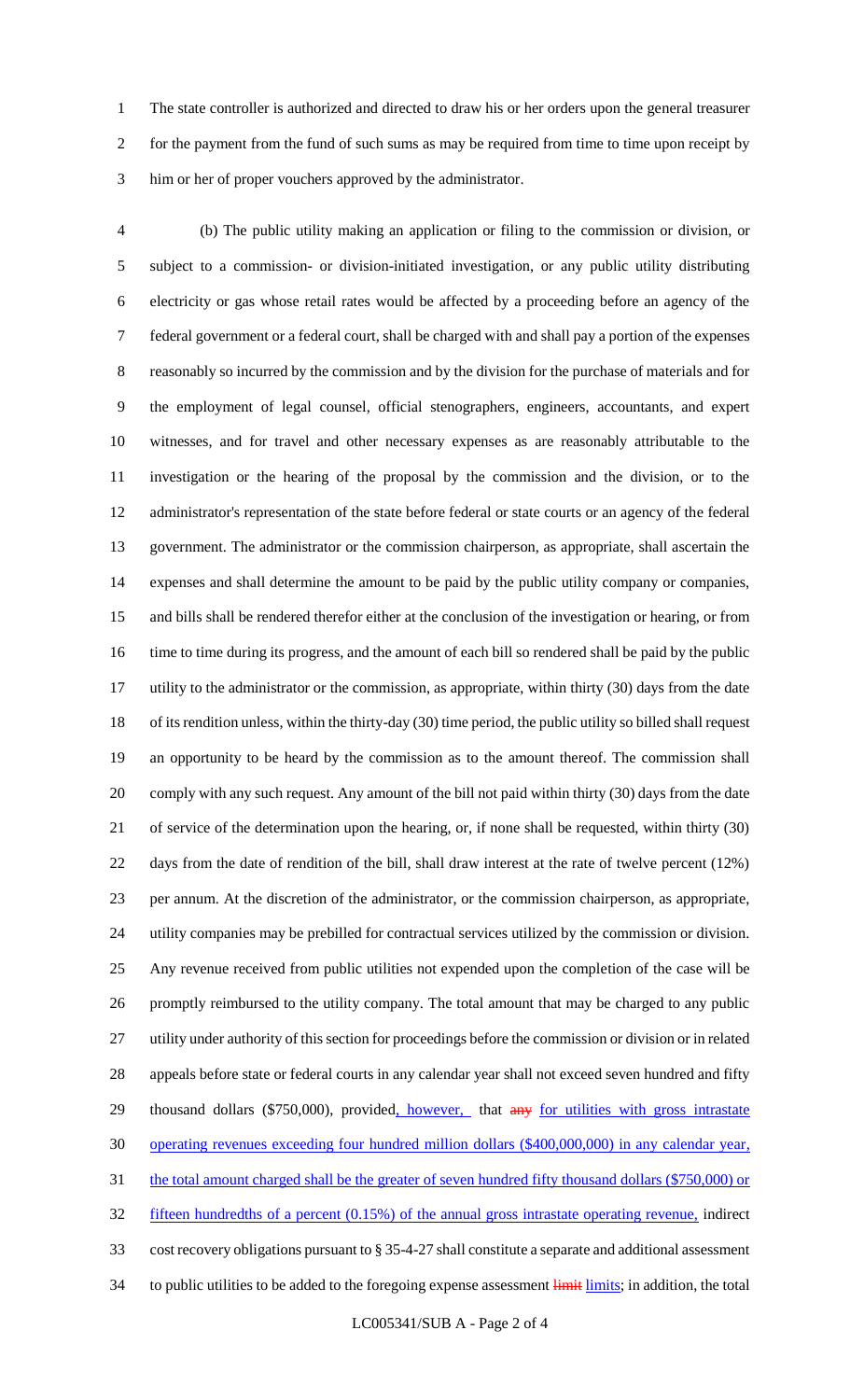amount that may be charged against any public utility under authority of this section for the administrator's representation of the state before agencies of the federal government in any calendar 3 year shall not exceed two hundred and fifty thousand dollars (\$250,000) five hundred thousand dollars (\$500,000). All moneys collected by the administrator or the commission pursuant to this section shall be paid by him or her monthly to the general treasurer to be added to the public utilities reserve fund.

 (c) The division of public utilities and carriers shall adopt by regulation, a fee schedule for all telecommunications filings, including initial applications and annual registrations, by telecommunications providers that are not otherwise subject to the provisions of subsection (a) or (b) of this section. The money assessed and paid shall be paid into the general fund and shall not be a part of the public utilities reserve fund.

 (d) The general assembly shall annually appropriate such sums as it may deem necessary for the salaries of the commissioners and their expenses incurred in the performance of their duties, and for the operations of the commission and the division and payment of such office expenses and assistance as from time to time may be required. The state controller is authorized and directed to draw his or her orders upon the general treasurer for the payment of such sum, or so much thereof, as may be required from time to time upon receipt by him or her of vouchers approved by the administrator or his or her authorized agent.

SECTION 2. This act shall take effect upon passage.

LC005341/SUB A ========

========